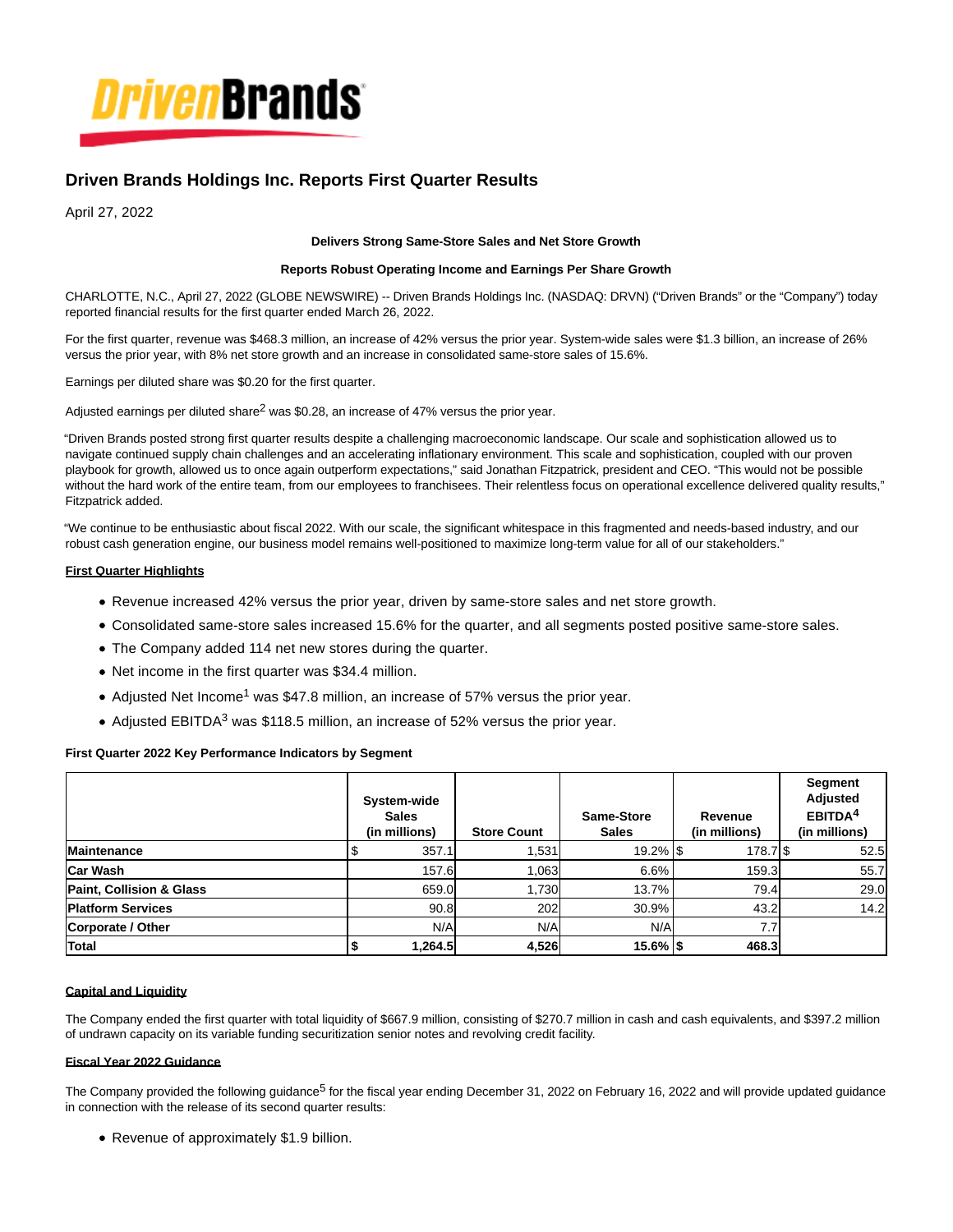- Adjusted EBITDA<sup>3</sup> of approximately \$465 million.
- Adjusted Earnings per Share<sup>2</sup> of approximately \$1.04.

The above guidance includes the impact of the 79 acquired Auto Glass Now stores and the 53rd week in fiscal year 2022. The impact of the extra week is expected to yield approximately \$16 million in revenue, \$4 million in Adjusted EBITDA<sup>3</sup> and approximately \$0.02 in Adjusted Earnings Per Share<sup>2</sup>.

The Company also expects:

- Mid-single-digit same-store sales growth.
- Net store growth of approximately 225:
	- Maintenance: approximately 145 stores of which 65% will be franchised and 35% will be company-operated
	- Car Wash: approximately 45 stores which will be company-operated
	- Paint, Collision & Glass: approximately 35 stores which will be company-operated.

The Company has not included future M&A in its guidance for fiscal year 2022.

5 See Disclosure Regarding Non-GAAP Financial Measures

#### **Conference Call**

 $\mathcal{L}=\mathcal{L}$  , we can also the set of the set of the set of the set of the set of the set of the set of the set of the set of the set of the set of the set of the set of the set of the set of the set of the set of the s

Driven Brands will host a conference call to discuss first quarter 2022 results today, Wednesday, April 27, 2022 at 9:00am ET. The call will be available by webcast and can be accessed by visiting Driven Brands' Investor Relations website at investors.drivenbrands.com. A replay of the call will be available until July 26, 2022.

### **About Driven Brands**

Driven Brands™, headquartered in Charlotte, NC, is the largest automotive services company in North America, providing a range of consumer and commercial automotive needs, including paint, collision, glass, vehicle repair, oil change, maintenance and car wash. Driven Brands is the parent company of some of North America's leading automotive service businesses including Take 5 Oil Change®, Meineke Car Care Centers®, Maaco®, 1-800-Radiator & A/C®, and CARSTAR®. Driven Brands has more than 4,500 locations across 15 countries, and services over 50 million vehicles annually. Driven Brands' network generates more than \$1.6 billion in annual revenue from more than \$4.7 billion in system-wide sales.

#### **Contacts**

**Shareholder/Analyst inquiries:** Rachel Webb rachel.webb@drivenbrands.com (704) 644-8125

**Media inquiries:** Taylor Blanchard taylor.blanchard@drivenbrands.com (704) 644-8129

#### **Disclosure Regarding Forward-Looking Statements**

This press release contains forward-looking statements within the meaning of the Private Securities Litigation Reform Act of 1995. These forwardlooking statements are generally identified by the use of forward-looking terminology, including the terms "anticipate," "believe," "continue," "could," "estimate," "expect," "intend," "likely," "may," "plan," "possible," "potential," "predict," "project," "should," "target," "will," "would" and, in each case, their negative or other various or comparable terminology. All statements other than statements of historical facts contained in this press release, including statements regarding our strategy, future operations, future financial position, future revenue, projected costs, prospects, plans, objectives of management, and expected market growth are forward-looking statements. In particular, forward-looking statements include, among other things, statements relating to: (i) our strategy, outlook and growth prospects; (ii) our operational and financial targets and dividend policy; (iii) general economic trends and trends in the industry and markets; and (iv) the competitive environment in which we operate. Forward-looking statements are not based on historical facts but instead represent our current expectations and assumptions regarding our business, the economy and other future conditions, and involve known and unknown risks, uncertainties and other important factors that may cause our actual results, performance, or achievements to be materially different from any future results, performance, or achievements expressed or implied by the forward-looking statements. It is not possible to predict or identify all such risks. These risks include, but are not limited to, the risk factors that are described under the section titled "Risk Factors" in our Annual Report on Form 10-K for the fiscal year ended December 25, 2021 and in our other filings with the Securities and Exchange Commission, which are available on its website at www.sec.gov. Given these uncertainties, you should not place undue reliance on these forward-looking statements.

Forward-looking statements represent our estimates and assumptions only as of the date on which they are made, and we undertake no obligation to update or review publicly any forward-looking statements, whether as a result of new information, future events or otherwise, except as required by law.

#### **Disclosure Regarding Non-GAAP Financial Measures**

In addition to the financial measures presented in this release in accordance with U.S. Generally Accepted Accounting Principles ("GAAP"), the Company has included certain non-GAAP financial measures in this release, including Adjusted Net Income<sup>1</sup>, Adjusted Earnings Per Share<sup>2</sup>, and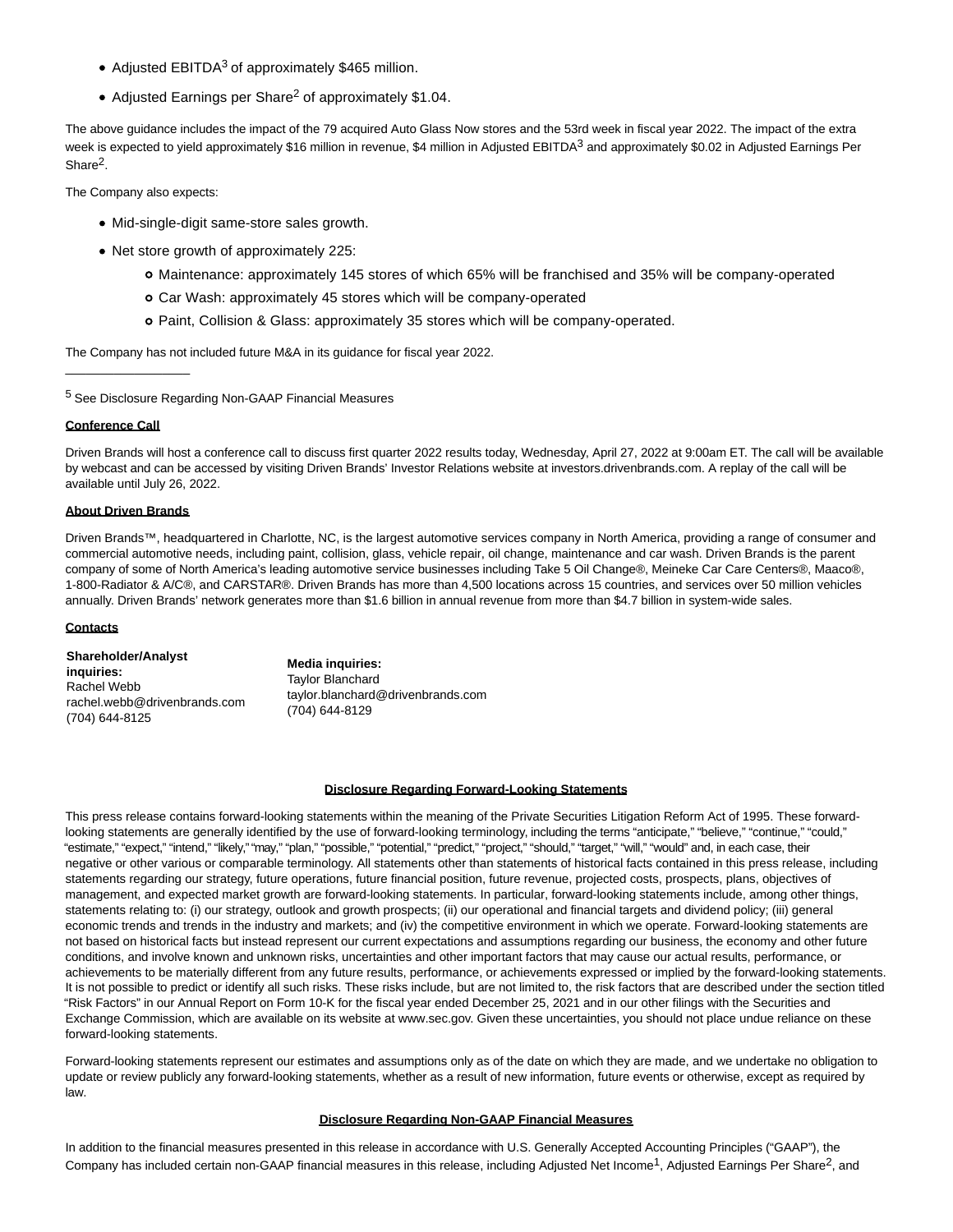Adjusted EBITDA<sup>3</sup>. Management believes these non-GAAP financial measures are useful because they enable management, investors, and others to assess the operating performance of the Company and its segments. Please refer to the Reconciliation of Non-GAAP Financial Information tables located in the financial supplement in this release.

This release includes forward-looking guidance for certain non-GAAP financial measures, including Adjusted Earnings Per Share<sup>2</sup> and Adjusted EBITDA3. These measures will differ from net income, determined in accordance with GAAP, in ways similar to those described in the Reconciliation of Non-GAAP Financial Information tables in this release. We do not provide guidance for net income, determined in accordance with GAAP, or a reconciliation of guidance for Adjusted EBITDA<sup>3</sup> to the most directly comparable GAAP measure because the Company is not able to predict with reasonable certainty the amount or nature of all items that will be included in net income.

\_\_\_\_\_\_\_\_\_\_\_

## **DRIVEN BRANDS HOLDINGS INC. AND SUBSIDIARIES CONSOLIDATED STATEMENTS OF OPERATIONS (UNAUDITED)**

|                                                               | Three months ended |    |                |  |  |  |  |
|---------------------------------------------------------------|--------------------|----|----------------|--|--|--|--|
| (in thousands, except per share amounts)                      | March 26, 2022     |    | March 27, 2021 |  |  |  |  |
| Revenue:                                                      |                    |    |                |  |  |  |  |
| Franchise royalties and fees                                  | \$<br>37,888       | \$ | 30,414         |  |  |  |  |
| Company-operated store sales                                  | 292,391            |    | 183,855        |  |  |  |  |
| Independently-operated store sales                            | 63,089             |    | 56,163         |  |  |  |  |
| Advertising contributions                                     | 19,698             |    | 17,255         |  |  |  |  |
| Supply and other revenue                                      | 55,257             |    | 41,733         |  |  |  |  |
| <b>Total revenue</b>                                          | 468,323            |    | 329,420        |  |  |  |  |
| Operating expenses:                                           |                    |    |                |  |  |  |  |
| Company-operated store expenses                               | 177,867            |    | 112,756        |  |  |  |  |
| Independently-operated store expenses                         | 33,299             |    | 31,108         |  |  |  |  |
| Advertising expenses                                          | 19,698             |    | 17,255         |  |  |  |  |
| Supply and other expenses                                     | 32,774             |    | 22,489         |  |  |  |  |
| Selling, general and administrative expenses                  | 92,220             |    | 69,050         |  |  |  |  |
| Acquisition costs                                             | 4,318              |    | 1,646          |  |  |  |  |
| Store opening costs                                           | 506                |    | 289            |  |  |  |  |
| Depreciation and amortization                                 | 33,023             |    | 23,852         |  |  |  |  |
| Asset impairment charges and lease terminations               | 898                |    | 1,253          |  |  |  |  |
| <b>Total operating expenses</b>                               | 394,603            |    | 279,698        |  |  |  |  |
| <b>Operating income</b>                                       | 73,720             |    | 49,722         |  |  |  |  |
| Other expenses, net:                                          |                    |    |                |  |  |  |  |
| Interest expense, net                                         | 25,353             |    | 18,091         |  |  |  |  |
| Loss on foreign currency transactions, net                    | 971                |    | 10,511         |  |  |  |  |
| Loss on debt extinguishment                                   |                    |    | 45,498         |  |  |  |  |
| Total other expenses, net                                     | 26,324             |    | 74,100         |  |  |  |  |
| Net income (loss) before taxes                                | 47,396             |    | (24, 378)      |  |  |  |  |
| Income tax expense (benefit)                                  | 12,968             |    | (4, 446)       |  |  |  |  |
| Net income (loss)                                             | \$<br>34,428       | \$ | (19, 932)      |  |  |  |  |
| Net income (loss) attributable to non-controlling interests   | \$<br>(15)         | \$ | 7              |  |  |  |  |
| Net income (loss) attributable to Driven Brands Holdings Inc. | \$<br>34,443       | \$ | (19, 939)      |  |  |  |  |
| Earnings per share <sup>(1)</sup> :                           |                    |    |                |  |  |  |  |
| <b>Basic</b>                                                  | \$<br>0.21         | \$ | (0.13)         |  |  |  |  |
| <b>Diluted</b>                                                | \$<br>0.20         | \$ | (0.13)         |  |  |  |  |
|                                                               |                    |    |                |  |  |  |  |

<sup>&</sup>lt;sup>1</sup> "Adjusted Net Income" is calculated by eliminating from net income the adjustments described for Adjusted EBITDA, amortization related to acquired intangible assets and the tax effect of the adjustments. Please refer to Reconciliation of Non-GAAP Information tables located in the financial supplement in this release.

<sup>&</sup>lt;sup>2</sup> "Adjusted Earnings Per Share" represents Adjusted Net Income divided by weighted average shares (basic and diluted). Please refer to Reconciliation of Non-GAAP Information tables located in the financial supplement in this release.

<sup>&</sup>lt;sup>3</sup> "Adjusted EBITDA" represents earnings before interest expense, income tax expense, and depreciation and amortization, with further adjustments for acquisition-related costs, straight-line rent, equity compensation, loss on debt extinguishment and certain non-recurring, non-core, infrequent or unusual charges. Please refer to Reconciliation of Non-GAAP Information tables located in the financial supplement in this release.

<sup>4</sup> "Segment Adjusted EBITDA" is defined as Adjusted EBITDA with a further adjustment for store opening costs. Corporate & Other costs are not allocated across segments. Segment Adjusted EBITDA is a supplemental measure of operating performance of our segments and may not be comparable to similar measures reported by other companies. Please refer to Adjusted EBITDA and Segment Adjusted EBITDA Reconciliation located in the financial supplement in this release.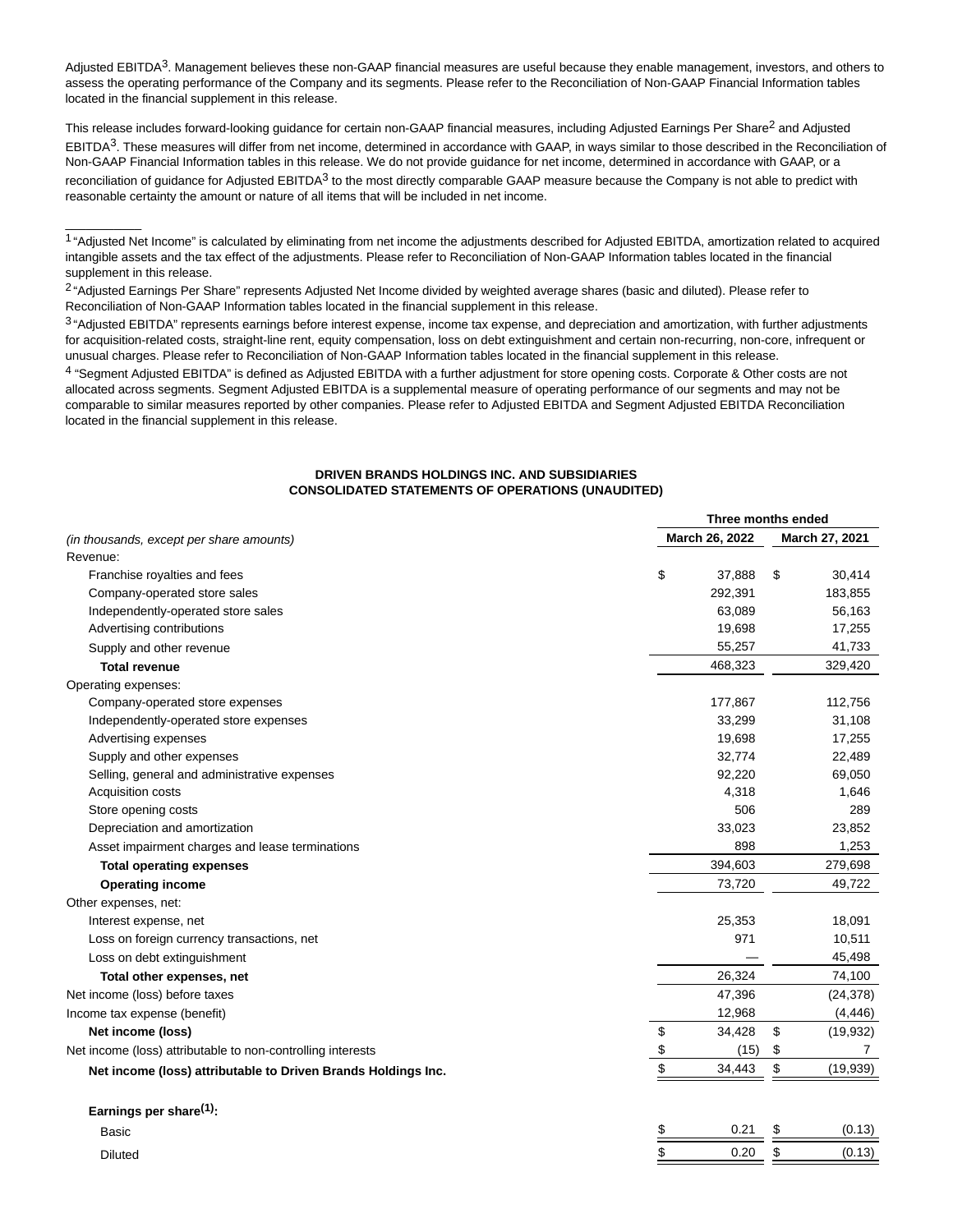| 162,762 | 154,827 |
|---------|---------|
| 166,748 | 154,827 |

# **DRIVEN BRANDS HOLDINGS INC. AND SUBSIDIARIES**

# **CONSOLIDATED BALANCE SHEETS (UNAUDITED)**

| (in thousands)                                                         | March 26, 2022  | December 25, 2021 |
|------------------------------------------------------------------------|-----------------|-------------------|
| <b>Assets</b>                                                          |                 |                   |
| Current assets:                                                        |                 |                   |
| Cash and cash equivalents                                              | \$<br>270,681   | \$<br>523,414     |
| Restricted cash                                                        | 792             | 792               |
| Accounts and notes receivable, net                                     | 133,809         | 117,903           |
| Inventory                                                              | 48,883          | 46,990            |
| Prepaid and other assets                                               | 24,640          | 24,326            |
| Income tax receivable                                                  | 5,070           | 6,867             |
| Advertising fund assets, restricted                                    | 51,281          | 45,360            |
| Assets held for sale                                                   | 3,275           | 3,275             |
| <b>Total current assets</b>                                            | 538,431         | 768,927           |
| Notes receivable, net                                                  | 8,918           | 3,182             |
| Property and equipment, net                                            | 1,384,770       | 1,350,984         |
| Operating lease right-of-use assets                                    | 1,026,537       | 995,625           |
| Deferred commissions                                                   | 10,623          | 10,567            |
| Intangibles, net                                                       | 862,761         | 816,183           |
| Goodwill                                                               | 2,044,594       | 1,910,392         |
| Deferred tax assets                                                    | 1,477           | 1,509             |
| <b>Total assets</b>                                                    | \$<br>5,878,111 | \$<br>5,857,369   |
| Liabilities and shareholders' equity                                   |                 |                   |
| <b>Current liabilities:</b>                                            |                 |                   |
| Accounts payable                                                       | \$<br>85,468    | \$<br>83,033      |
| Accrued expenses and other liabilities                                 | 241,730         | 297,620           |
| Income taxes payable                                                   | 20,642          | 11,054            |
| Current portion of long-term debt                                      | 22,969          | 26,044            |
| Income tax receivable liability                                        | 24,255          | 24,255            |
| Advertising fund liabilities                                           | 29,022          | 26,441            |
| <b>Total current liabilities</b>                                       | 424,086         | 468,447           |
| Long-term debt, net                                                    | 2,358,379       | 2,356,320         |
| Deferred tax liability                                                 | 256,535         | 257,067           |
| Operating lease liabilities                                            | 961,182         | 931,604           |
| Income tax receivable liability                                        | 131,715         | 131,715           |
| Deferred revenue                                                       | 39,541          | 37,576            |
| Accrued expenses and other long-term liabilities                       | 28,181          | 29,398            |
| <b>Total liabilities</b>                                               | 4,199,619       | 4,212,127         |
| Common stock                                                           | 1,675           | 1,674             |
| Additional paid-in capital                                             | 1,610,585       | 1,605,890         |
| Retained earnings                                                      | 76,050          | 41,607            |
| Accumulated other comprehensive loss                                   | (10, 483)       | (5,028)           |
| Total shareholders' equity attributable to Driven Brands Holdings Inc. | 1,677,827       | 1,644,143         |
| <b>Non-controlling interests</b>                                       | 665             | 1,099             |
| Total shareholders' equity                                             | 1,678,492       | 1,645,242         |
| Total liabilities and shareholders' equity                             | \$<br>5,878,111 | \$<br>5,857,369   |

# **DRIVEN BRANDS HOLDINGS INC. AND SUBSIDIARIES**

# **CONSOLIDATED STATEMENTS OF CASH FLOWS (UNAUDITED)**

|                   |  | Three months ended |                |           |  |
|-------------------|--|--------------------|----------------|-----------|--|
| (in thousands)    |  | March 26, 2022     | March 27, 2021 |           |  |
| Net income (loss) |  | 34.428 \$          |                | (19, 932) |  |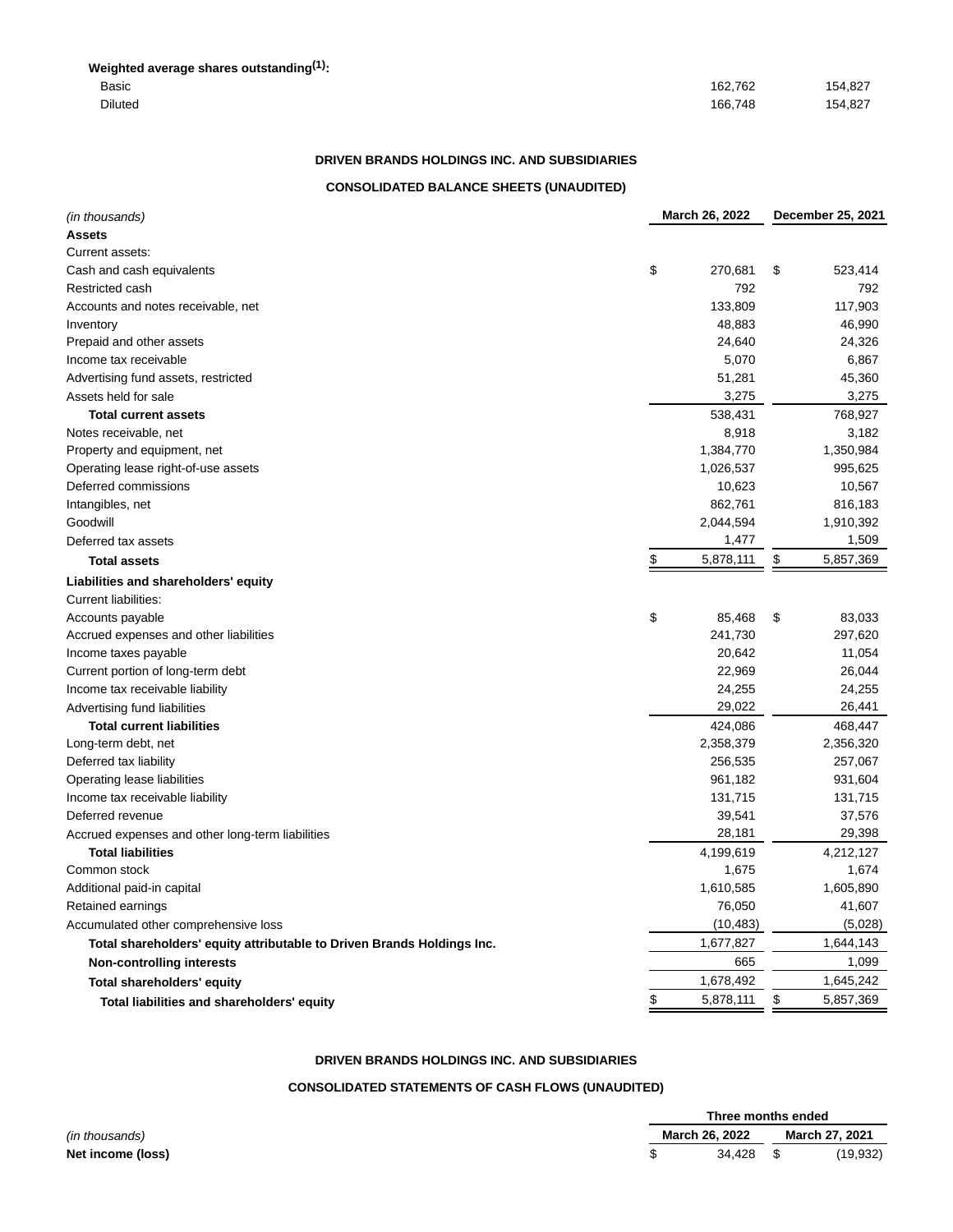| Adjustments to reconcile net income (loss) to net cash provided by operating activities:                                  |               |               |
|---------------------------------------------------------------------------------------------------------------------------|---------------|---------------|
| Depreciation and amortization                                                                                             | 33,023        | 23,852        |
| Non-cash lease cost                                                                                                       | 17,002        | 20,028        |
| Loss on foreign denominated transactions                                                                                  | 970           | 13,000        |
| Gain on derivatives not designed as hedges                                                                                |               | (2,489)       |
| Bad debt expense                                                                                                          | 372           | 657           |
| Asset impairment costs                                                                                                    | 898           | 1,253         |
| Amortization of deferred financing costs and bond discounts                                                               | 2,224         | 2,139         |
| Benefit (provision) for deferred income taxes                                                                             | 132           | (8,018)       |
| Loss on extinguishment of debt                                                                                            |               | 45,498        |
| Other, net                                                                                                                | 1,597         | (749)         |
| Changes in assets and liabilities, net of acquisitions:                                                                   |               |               |
| Accounts and notes receivable, net                                                                                        | (21, 123)     | (19, 693)     |
| Inventory                                                                                                                 | (1,787)       | 135           |
| Prepaid and other assets                                                                                                  | 397           | (8, 184)      |
| Advertising fund assets and liabilities, restricted                                                                       | (1,204)       | 2,621         |
| Deferred commissions                                                                                                      | (39)          | (573)         |
| Deferred revenue                                                                                                          | 455           | 1,551         |
| Accounts payable                                                                                                          | 509           | 638           |
| Accrued expenses and other liabilities                                                                                    | (61, 624)     | (6, 451)      |
| Income tax receivable                                                                                                     | 11,476        | 3,061         |
| Operating lease liabilities                                                                                               | (8,666)       | (15, 758)     |
| Cash provided by operating activities                                                                                     | 9,040         | 32,586        |
| Cash flows from investing activities:                                                                                     |               |               |
| Capital expenditures                                                                                                      | (68, 967)     | (23, 280)     |
| Cash used in business acquisitions, net of cash acquired                                                                  | (224, 526)    | (26, 732)     |
| Proceeds from sale-leaseback transactions                                                                                 | 37,781        | 41,023        |
| Proceeds from sale of company-operated stores                                                                             |               | 4,481         |
| Proceeds from disposition of Denmark car wash operation                                                                   | 1,577         |               |
| Proceeds from disposal of property and equipment                                                                          | 803           |               |
| Cash used in investing activities                                                                                         | (253, 332)    | (4,508)       |
| Cash flows from financing activities:                                                                                     |               |               |
| Repayment of long-term debt                                                                                               | (4,820)       | (707, 384)    |
| Proceeds from revolving lines of credit and short-term debt                                                               |               | 114,800       |
| Repayments of revolving lines of credit and short-term debt                                                               |               | (132,800)     |
| Repayment of principal portion of finance lease liability                                                                 | (879)         | (409)         |
| Proceeds from initial public offering, net of underwriting discounts                                                      |               | 661,500       |
| Net proceeds from underwriters' exercise of over-allotment option                                                         |               | 99,225        |
| Repurchases of common stock                                                                                               |               | (42, 977)     |
| Payment for termination of interest rate swaps                                                                            |               | (21, 826)     |
| Other, net                                                                                                                | (20)          |               |
| Cash provided by financing activities                                                                                     | (5,719)       | (29, 871)     |
| Effect of exchange rate changes on cash                                                                                   | (592)         | 650           |
| Net change in cash, cash equivalents, restricted cash, and cash included in advertising fund                              |               |               |
| assets, restricted                                                                                                        | (250, 603)    | (1, 143)      |
| Cash and cash equivalents, beginning of period                                                                            | 523,414       | 172,611       |
| Cash included in advertising fund assets, restricted, beginning of period                                                 | 38,586        | 19,369        |
| Restricted cash, beginning of period                                                                                      | 792           | 15,827        |
| Cash, cash equivalents, restricted cash, and cash included in advertising fund assets, restricted,<br>beginning of period | 562,792       | 207,807       |
| Cash and cash equivalents, end of period                                                                                  | 270,681       | 175,371       |
| Cash included in advertising fund assets, restricted, end of period                                                       | 40,716        | 21,160        |
| Restricted cash, end of period                                                                                            | 792           | 10,133        |
| Cash, cash equivalents, restricted cash, and cash included in advertising fund assets, restricted,                        |               |               |
| end of period                                                                                                             | \$<br>312,189 | \$<br>206,664 |

# **DRIVEN BRANDS HOLDINGS INC. AND SUBSIDIARIES**

# **RECONCILIATION OF NON-GAAP FINANCIAL INFORMATION (UNAUDITED)**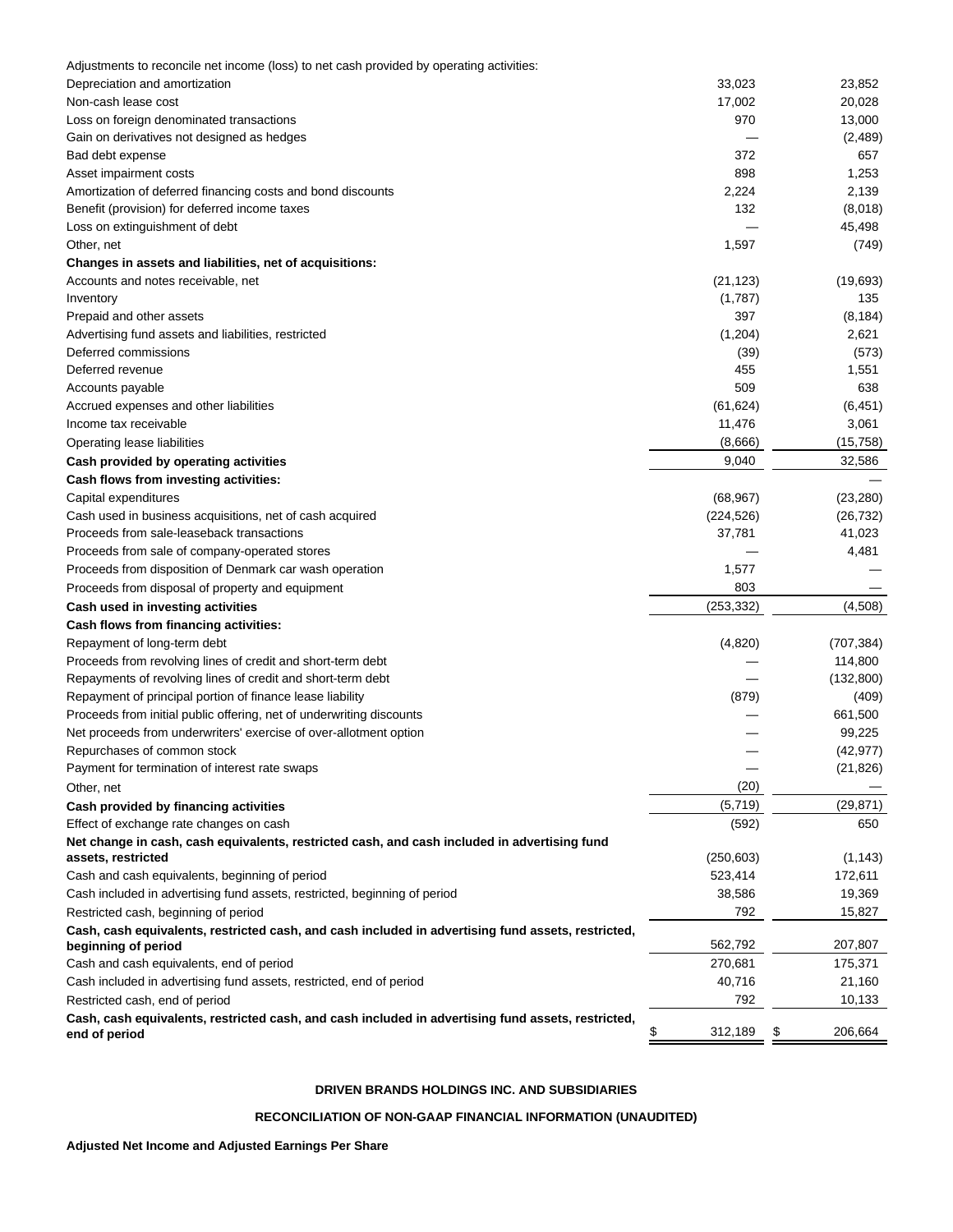|                                                                                       | Three months ended |                |                |           |  |  |  |  |
|---------------------------------------------------------------------------------------|--------------------|----------------|----------------|-----------|--|--|--|--|
| (in thousands, except per share amounts)                                              |                    | March 26, 2022 | March 27, 2021 |           |  |  |  |  |
| Net income (loss)                                                                     | \$                 | 34,428         | \$             | (19, 932) |  |  |  |  |
| Acquisition related costs <sup>(a)</sup>                                              |                    | 4,318          |                | 1,646     |  |  |  |  |
| Non-core items and project costs, net <sup>(b)</sup>                                  |                    | 866            |                | 32        |  |  |  |  |
| Straight-line rent adjustment <sup>(c)</sup>                                          |                    | 4,093          |                | 2,485     |  |  |  |  |
| Equity-based compensation expense <sup>(d)</sup>                                      |                    | 2,618          |                | 983       |  |  |  |  |
| Foreign currency transaction (gain) loss, net <sup>(e)</sup>                          |                    | 971            |                | 10,511    |  |  |  |  |
| Asset sale leaseback (gain) loss, impairment and closed store expenses <sup>(f)</sup> |                    | (124)          |                | (786)     |  |  |  |  |
| Loss on debt extinguishment <sup>(g)</sup>                                            |                    |                |                | 45,498    |  |  |  |  |
| Amortization related to acquired intangible assets <sup>(h)</sup>                     |                    | 5,142          |                | 3,652     |  |  |  |  |
| Provision for uncertain tax positions <sup>(i)</sup>                                  |                    | 76             |                |           |  |  |  |  |
| Adjusted net income before tax impact of adjustments                                  |                    | 52,388         |                | 44,089    |  |  |  |  |
| Tax impact of adjustments <sup>(j)</sup>                                              |                    | (4,612)        |                | (13, 641) |  |  |  |  |
| <b>Adjusted net income</b>                                                            |                    | 47,776         |                | 30,448    |  |  |  |  |
| Net (loss) income attributable to non-controlling interest                            |                    | (15)           |                | 7         |  |  |  |  |
| Adjusted net income attributable to Driven Brands Holdings Inc.                       |                    | 47,791         | \$             | 30,441    |  |  |  |  |
| Adjusted earnings per share                                                           |                    |                |                |           |  |  |  |  |
| Basic <sup>(1)</sup>                                                                  |                    | 0.29           | \$             | 0.19      |  |  |  |  |
| Diluted <sup>(1)</sup>                                                                |                    | 0.28           |                | 0.19      |  |  |  |  |
| Weighted average shares outstanding                                                   |                    |                |                |           |  |  |  |  |
| Basic                                                                                 |                    | 162,762        |                | 154,827   |  |  |  |  |
| <b>Diluted</b>                                                                        |                    | 166,748        |                | 158,761   |  |  |  |  |
|                                                                                       |                    |                |                |           |  |  |  |  |

(1) Adjusted earnings per share is calculated under the two-class method. Under the two-class method, adjusted earnings per share is calculated using adjusted net income attributable to common shares, which is derived by reducing adjusted net income by the amount attributable to participating securities. Adjusted net income attributable to participating securities used in the basic earnings per share calculation was \$1.0 million and \$0.7 million for the three months ended March 26, 2022 and March 27, 2021, respectively, and adjusted net income attributable to participating securities used in the diluted earnings per share calculation was \$0.9 million and \$0.7 million for the three months ended March 26, 2022 and March 27, 2021, respectively.

# **DRIVEN BRANDS HOLDINGS INC. AND SUBSIDIARIES**

# **RECONCILIATION OF NON-GAAP FINANCIAL INFORMATION (UNAUDITED)**

### **Net Income (Loss) to Adjusted EBITDA Reconciliation**

|                                                                                       | Three months ended |                 |  |  |  |  |
|---------------------------------------------------------------------------------------|--------------------|-----------------|--|--|--|--|
| (in thousands)                                                                        | March 26, 2022     | March 27, 2021  |  |  |  |  |
| Net income (loss)                                                                     | 34,428             | (19, 932)<br>\$ |  |  |  |  |
| Income tax expense                                                                    | 12,968             | (4, 446)        |  |  |  |  |
| Interest expense, net                                                                 | 25,353             | 18,091          |  |  |  |  |
| Depreciation and amortization                                                         | 33,023             | 23,852          |  |  |  |  |
| <b>EBITDA</b>                                                                         | 105,772            | 17,565          |  |  |  |  |
| Acquisition related costs <sup>(a)</sup>                                              | 4,318              | 1,646           |  |  |  |  |
| Non-core items and project costs, net <sup>(b)</sup>                                  | 866                | 32              |  |  |  |  |
| Straight-line rent adjustment <sup>(c)</sup>                                          | 4,093              | 2,485           |  |  |  |  |
| Equity-based compensation expense <sup>(d)</sup>                                      | 2,618              | 983             |  |  |  |  |
| Foreign currency transaction loss, net <sup>(e)</sup>                                 | 971                | 10,511          |  |  |  |  |
| Asset sale leaseback (gain) loss, impairment and closed store expenses <sup>(f)</sup> | (124)              | (786)           |  |  |  |  |
| Loss on debt extinguishment <sup>(g)</sup>                                            |                    | 45,498          |  |  |  |  |
| <b>Adjusted EBITDA</b>                                                                | 118,514            | 77,934          |  |  |  |  |

a. Consists of acquisition costs as reflected within the consolidated statement of operations, including legal, consulting and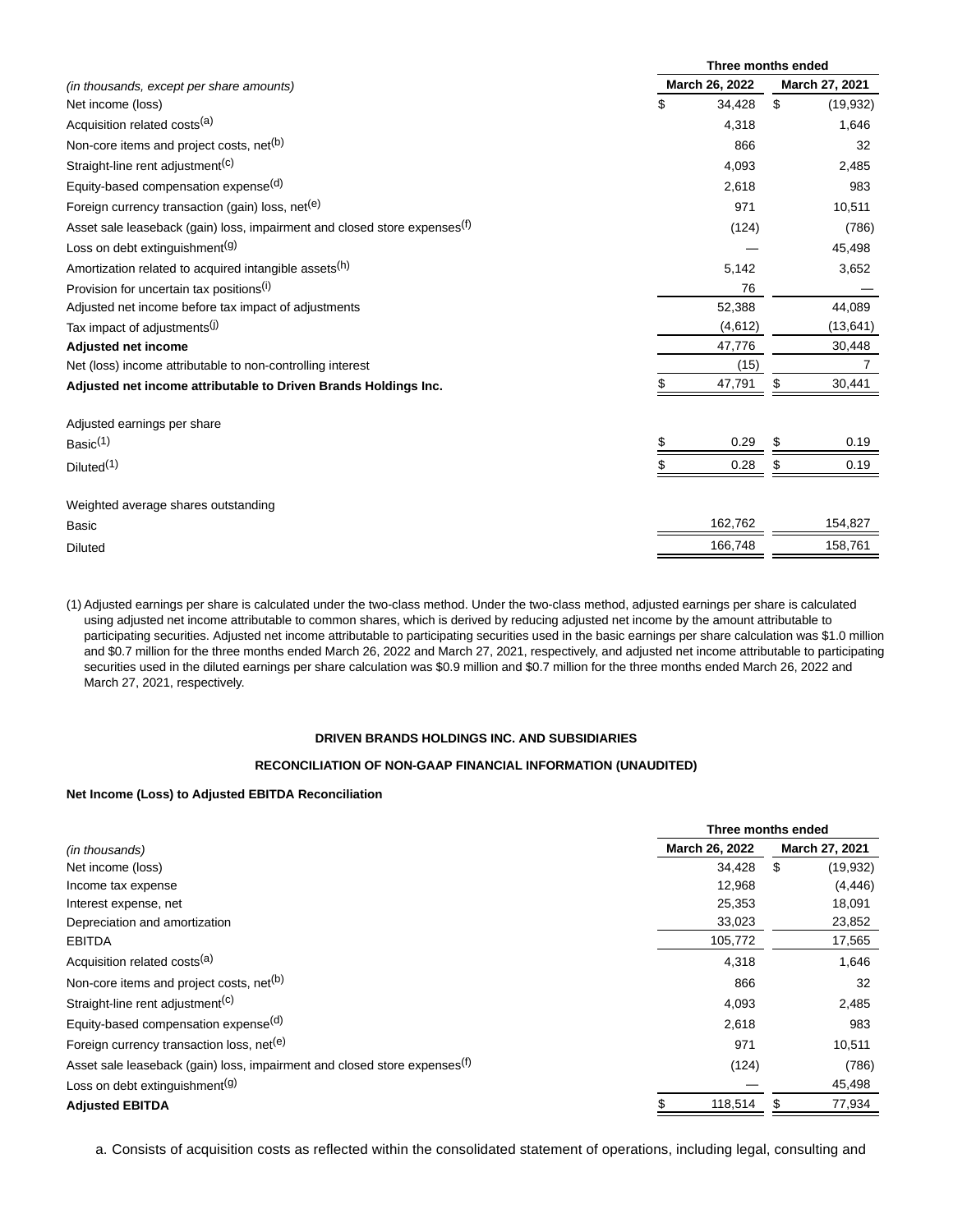other fees and expenses incurred in connection with acquisitions completed during the applicable period, as well as inventory rationalization expenses incurred in connection with acquisitions. We expect to incur similar costs in connection with other acquisitions in the future and, under U.S. GAAP, such costs relating to acquisitions are expensed as incurred and not capitalized.

- b. Consists of discrete items and project costs, including (i) third-party consulting and professional fees associated with strategic transformation initiatives, and (ii) other miscellaneous expenses, including non-capitalizable expenses relating to the Company's initial public offering and other strategic transactions
- c. Consists of the non-cash portion of rent expense, which reflects the extent to which our straight-line rent expense recognized under U.S. GAAP exceeds or is less than our cash rent payments.
- d. Represents non-cash equity-based compensation expense.
- e. Represents foreign currency transaction gains/losses, net that primarily related to the remeasurement of our intercompany loans. These losses are partially offset by unrealized gains/losses on remeasurement of cross currency swaps and forward contracts.
- f. Relates to (gain) loss on sale leasebacks, the discontinuation of the use of a trade name, as well as impairment of certain fixed assets and operating lease right-of-use assets related to closed locations. Also represents lease exit costs and other costs associated with stores that were closed prior to the irrespective lease termination dates.
- g. Represents the write-off of debt issuance costs associated with early termination of debt.
- h. Consists of amortization related to acquired intangible assets as reflected within depreciation and amortization in the consolidated statements of operations.
- i. Represents uncertain tax positions recorded for tax positions, inclusive of interest and penalties.
- j. Represents the tax impact of adjustments associated with the reconciling items between net income and Adjusted Net Income, excluding the provision for uncertain tax positions and valuation allowance for certain deferred tax assets. To determine the tax impact of the deductible reconciling items, we utilized statutory income tax rates ranging from 9% to 36%, depending upon the tax attributes of each adjustment and the applicable jurisdiction.

## **DRIVEN BRANDS HOLDINGS INC. AND SUBSIDIARIES**

### **ADJUSTED EBITDA AND SEGMENT ADJUSTED EBITDA RECONCILIATION (UNAUDITED)**

|                                 | Three months ended |                |                |          |  |  |  |
|---------------------------------|--------------------|----------------|----------------|----------|--|--|--|
| (in thousands)                  |                    | March 26, 2022 | March 27, 2021 |          |  |  |  |
| <b>Segment Adjusted EBITDA:</b> |                    |                |                |          |  |  |  |
| Maintenance                     | \$                 | 52.485         | S              | 40,440   |  |  |  |
| Car Wash                        |                    | 55,720         |                | 34,155   |  |  |  |
| Paint, Collision & Glass        |                    | 29,012         |                | 17,639   |  |  |  |
| <b>Platform Services</b>        |                    | 14,165         |                | 11,008   |  |  |  |
| Corporate and other             |                    | (32, 362)      |                | (25,019) |  |  |  |
| Store opening costs             |                    | (506)          |                | (289)    |  |  |  |
| <b>Adjusted EBITDA</b>          |                    | 118,514        |                | 77,934   |  |  |  |

#### **DRIVEN BRANDS HOLDINGS INC. AND SUBSIDIARIES**

### **ADDITIONAL INFORMATION ON KEY PERFORMANCE INDICATORS (UNAUDITED)**

|                                | Three months ended March 26, 2022 |                    |  |                 |  |                                           |    |                                    |  |           |
|--------------------------------|-----------------------------------|--------------------|--|-----------------|--|-------------------------------------------|----|------------------------------------|--|-----------|
| (in thousands)                 |                                   | <b>Maintenance</b> |  | <b>Car Wash</b> |  | Paint.<br><b>Collision &amp;</b><br>Glass |    | <b>Platform</b><br><b>Services</b> |  | Total     |
| <b>System-wide Store sales</b> |                                   |                    |  |                 |  |                                           |    |                                    |  |           |
| Franchise stores               | \$                                | 200.284 \$         |  |                 |  | 619.063 \$                                |    | 89,643 \$                          |  | 908,990   |
| Company-operated stores        |                                   | 156,828            |  | 94.495          |  | 39,904                                    |    | 1,151                              |  | 292,378   |
| Independently operated Stores  |                                   |                    |  | 63,089          |  |                                           |    |                                    |  | 63,089    |
| <b>Total System-wide Sales</b> |                                   | 357,112 \$         |  | 157.584 \$      |  | 658.967                                   | \$ | 90,794 \$                          |  | 1,264,457 |
| Store Count (in whole numbers) |                                   |                    |  |                 |  |                                           |    |                                    |  |           |
| Franchise stores               |                                   | 982                |  |                 |  | 1,611                                     |    | 201                                |  | 2,794     |
| Company-operated stores        |                                   | 549                |  | 341             |  | 119                                       |    |                                    |  | 1,010     |
| Independently operated Stores  |                                   |                    |  | 722             |  |                                           |    |                                    |  | 722       |